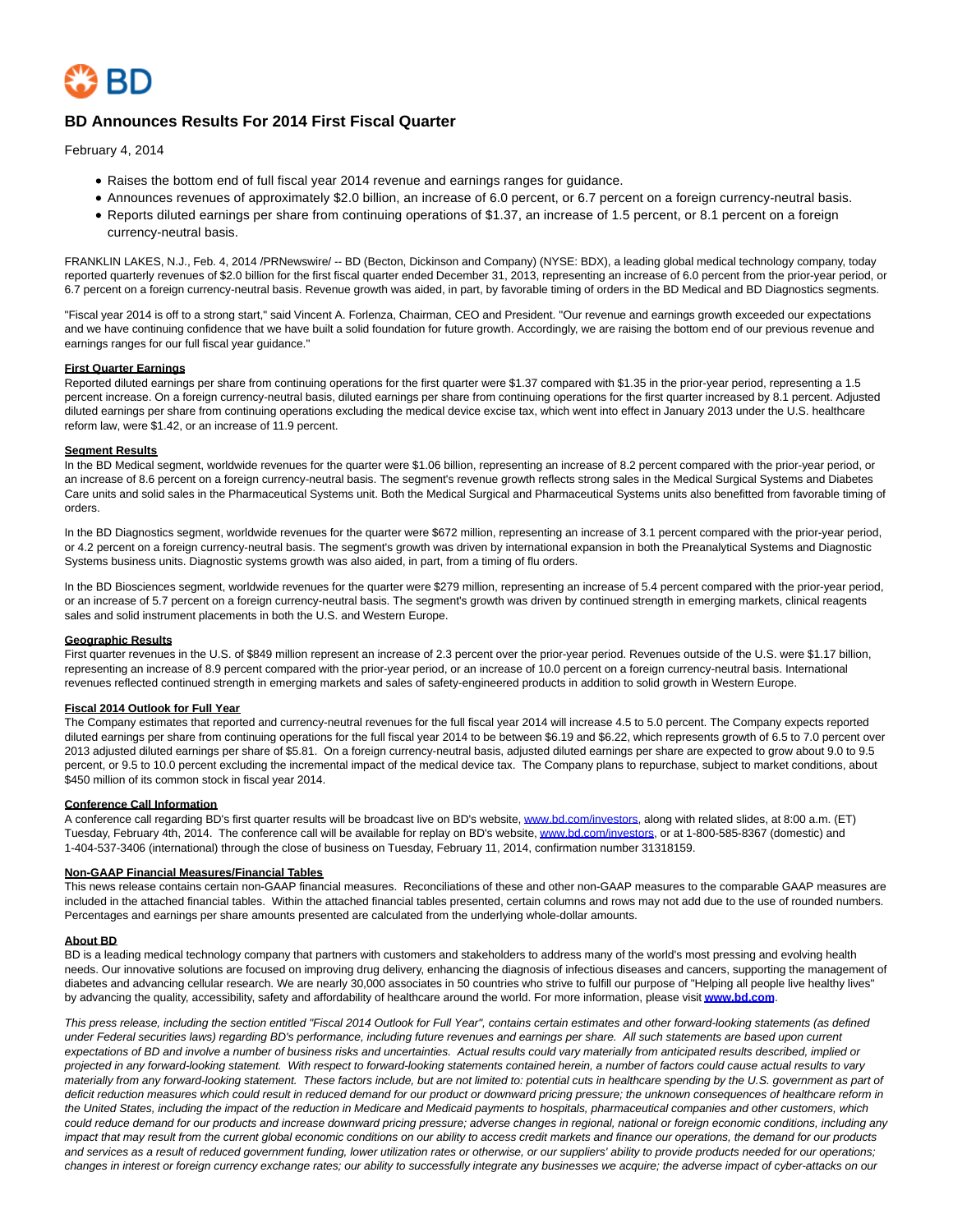information systems; competitive factors; pricing and market pressures; difficulties inherent in product development and delays in product introductions; increases in energy costs and their effect on, among other things, the cost of producing BD's products; fluctuations in costs and availability of raw materials and in BD's ability to maintain favorable supplier arrangements and relationships; new or changing laws impacting our business or changes in enforcement practices with respect to such laws; uncertainties of litigation (as described in BD's filings with the Securities and Exchange Commission); future healthcare reform, including changes in government pricing and reimbursement policies or other cost containment reforms; the effects of potential pandemic diseases; and issuance of new or revised accounting standards, as well as other factors discussed in BD's filings with the Securities and Exchange Commission. We do not intend to update any forwardlooking statements to reflect events or circumstances after the date hereof except as required by applicable laws or regulations.

#### Contact:

Monique N. Dolecki, Investor Relations – 201-847-5453 Alyssa J. Zeff, Corporate Communications – 201-847-4358

# BECTON DICKINSON AND COMPANY

CONSOLIDATED INCOME STATEMENTS

(Unaudited; Amounts in millions, except share and per share data)

|                                                                                                      | Three Months Ended December 31, |              |                |                      |                            |  |  |
|------------------------------------------------------------------------------------------------------|---------------------------------|--------------|----------------|----------------------|----------------------------|--|--|
|                                                                                                      |                                 | 2013         |                | 2012                 | % Change                   |  |  |
| <b>REVENUES</b>                                                                                      | \$                              | 2,015        | \$             | 1,900                | 6.0                        |  |  |
| Cost of products sold                                                                                |                                 | 980          |                | 894                  | 9.6                        |  |  |
| Selling and administrative                                                                           |                                 | 531          |                | 496                  | 7.1                        |  |  |
| Research and development                                                                             |                                 | 126          |                | 118                  | 6.4                        |  |  |
| TOTAL OPERATING COSTS<br><b>AND EXPENSES</b>                                                         |                                 | 1,637        |                | 1,508                | 8.5                        |  |  |
| <b>OPERATING INCOME</b>                                                                              |                                 | 378          |                | 392                  | (3.6)                      |  |  |
| Interest income                                                                                      |                                 | 14           |                | 8                    | 75.7                       |  |  |
| Interest expense                                                                                     |                                 | (34)         |                | (35)                 | (4.3)                      |  |  |
| Other income, net                                                                                    |                                 | 1            |                | 1                    | (14.0)                     |  |  |
| INCOME FROM CONTINUING OPERATIONS BEFORE<br><b>INCOME TAXES</b>                                      |                                 | 359          |                | 366                  | (1.9)                      |  |  |
| Income tax provision                                                                                 |                                 | 88           |                | 95                   | (8.3)                      |  |  |
| INCOME FROM CONTINUING OPERATIONS                                                                    |                                 | 271          |                | 270                  | 0.4                        |  |  |
| INCOME FROM DISCONTINUED OPERATIONS<br>NET OF INCOME TAX PROVISION OF<br>\$0 AND \$216, RESPECTIVELY |                                 |              |                | 355                  | <b>NM</b>                  |  |  |
| <b>NET INCOME</b>                                                                                    | \$                              | 271          | \$             | 625                  | (56.6)                     |  |  |
| EARNINGS PER SHARE                                                                                   |                                 |              |                |                      |                            |  |  |
| Basic:<br>Income from continuing operations<br>Income from discontinued operations<br>Net income     | \$<br>\$<br>\$                  | 1.40<br>1.40 | \$<br>\$<br>\$ | 1.38<br>1.81<br>3.18 | 1.4<br><b>NM</b><br>(56.0) |  |  |
| Diluted:<br>Income from continuing operations<br>Income from discontinued operations<br>Net income   | \$<br>\$<br>\$                  | 1.37<br>1.37 | \$<br>\$<br>\$ | 1.35<br>1.78<br>3.13 | 1.5<br>NΜ<br>(56.2)        |  |  |

AVERAGE SHARES OUTSTANDING (in thousands)

| Basic          | 194.203 | 196.427 |  |
|----------------|---------|---------|--|
| <b>Diluted</b> | 198.110 | 199.570 |  |
|                |         |         |  |

NM - Not Meaningful

BECTON DICKINSON AND COMPANY SUPPLEMENTAL REVENUE INFORMATION REVENUES BY SEGMENT AND GEOGRAPHIC AREA (Unaudited; Amounts in millions)

> Three Months Ended December 31, 2013 2012 % Change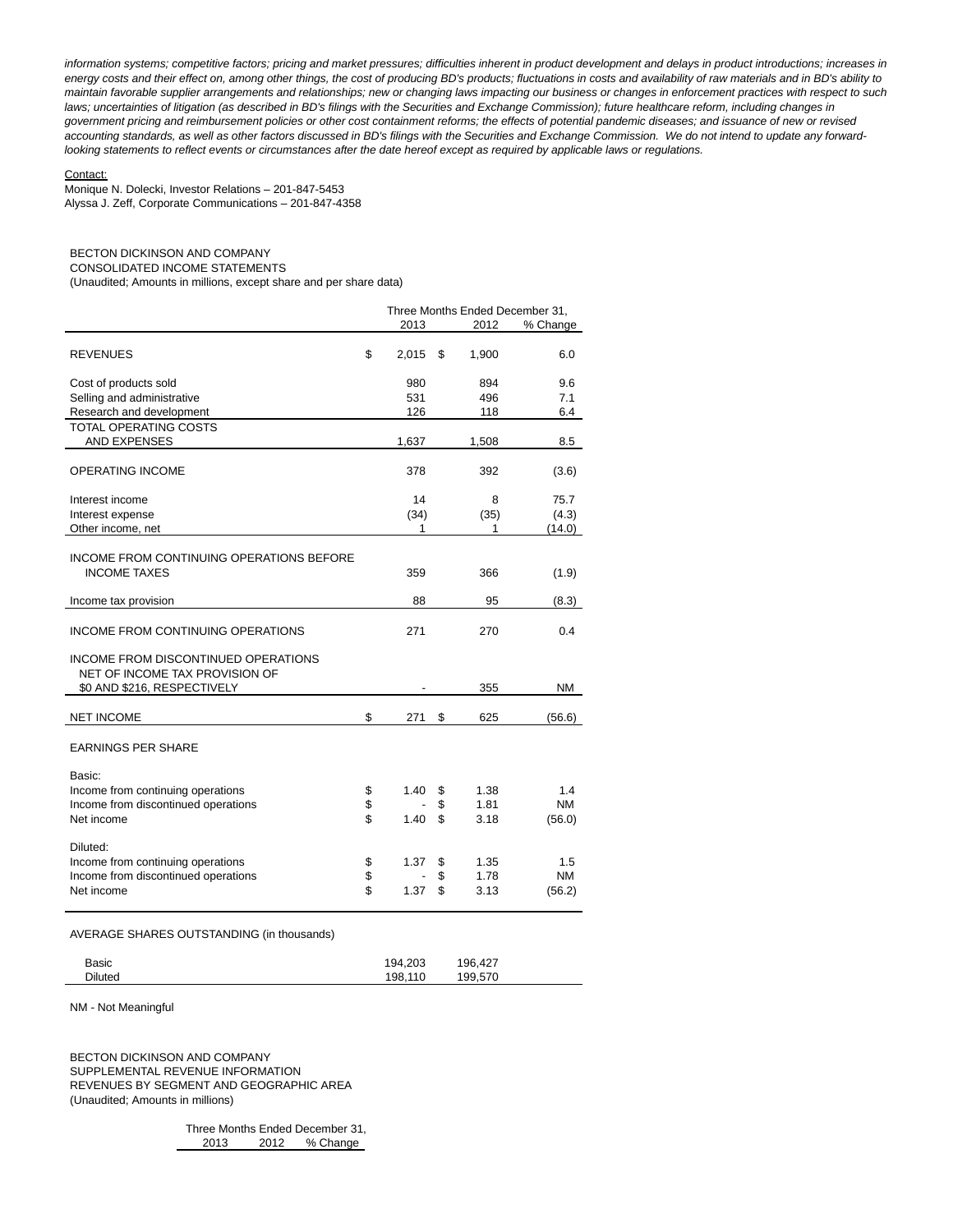| <b>BD MEDICAL</b>     |             |             |      |
|-----------------------|-------------|-------------|------|
| <b>United States</b>  | \$<br>441   | \$<br>425   | 3.8  |
| International         | 622         | 558         | 11.5 |
| <b>TOTAL</b>          | \$<br>1,064 | \$<br>983   | 8.2  |
|                       |             |             |      |
| <b>BD DIAGNOSTICS</b> |             |             |      |
| <b>United States</b>  | \$<br>321   | \$<br>321   | 0.1  |
| International         | 351         | 331         | 6.0  |
| <b>TOTAL</b>          | \$<br>672   | \$<br>652   | 3.1  |
|                       |             |             |      |
| <b>BD BIOSCIENCES</b> |             |             |      |
| <b>United States</b>  | \$<br>87    | \$<br>84    | 3.3  |
| International         | 192         | 181         | 6.3  |
| TOTAL                 | \$<br>279   | \$<br>265   | 5.4  |
|                       |             |             |      |
| TOTAL REVENUES        |             |             |      |
| <b>United States</b>  | \$<br>849   | \$<br>830   | 2.3  |
| International         | 1,166       | 1,070       | 8.9  |
| TOTAL                 | \$<br>2.015 | \$<br>1,900 | 6.0  |

BECTON DICKINSON AND COMPANY SUPPLEMENTAL REVENUE INFORMATION REVENUES BY BUSINESS SEGMENTS AND UNITS Three Months Ended December 31, (Unaudited; Amounts in millions)

|                                 | <b>United States</b> |      |    |          |        |  |  |  |  |  |
|---------------------------------|----------------------|------|----|----------|--------|--|--|--|--|--|
|                                 |                      | 2013 |    | % Change |        |  |  |  |  |  |
| <b>BD MEDICAL</b>               |                      |      |    |          |        |  |  |  |  |  |
| <b>Medical Surgical Systems</b> | \$                   | 262  | \$ | 249      | 5.3    |  |  |  |  |  |
| Diabetes Care                   |                      | 122  |    | 112      | 8.4    |  |  |  |  |  |
| <b>Pharmaceutical Systems</b>   |                      | 57   |    | 64       | (10.4) |  |  |  |  |  |
| <b>TOTAL</b>                    | \$                   | 441  | \$ | 425      | 3.8    |  |  |  |  |  |
| <b>BD DIAGNOSTICS</b>           |                      |      |    |          |        |  |  |  |  |  |
| <b>Preanalytical Systems</b>    | \$                   | 171  | \$ | 167      | 2.7    |  |  |  |  |  |
| <b>Diagnostic Systems</b>       |                      | 149  |    | 154      | (2.7)  |  |  |  |  |  |
| <b>TOTAL</b>                    | \$                   | 321  | \$ | 321      | 0.1    |  |  |  |  |  |
|                                 |                      |      |    |          |        |  |  |  |  |  |
| <b>BD BIOSCIENCES</b>           | \$                   | 87   | \$ | 84       | 3.3    |  |  |  |  |  |
|                                 |                      |      |    |          |        |  |  |  |  |  |
| TOTAL UNITED STATES             | \$                   | 849  | \$ | 830      | 2.3    |  |  |  |  |  |

BECTON DICKINSON AND COMPANY SUPPLEMENTAL REVENUE INFORMATION REVENUES BY BUSINESS SEGMENTS AND UNITS Three Months Ended December 31, (continued) (Unaudited; Amounts in millions)

|                                 |    |          |             | International |      |                  |
|---------------------------------|----|----------|-------------|---------------|------|------------------|
|                                 |    | % Change |             |               |      |                  |
|                                 |    | 2013     | 2012        | Reported      | FXN  | <b>FX</b> Impact |
|                                 |    |          |             |               |      |                  |
| <b>BD MEDICAL</b>               |    |          |             |               |      |                  |
| <b>Medical Surgical Systems</b> | S  | 317      | \$<br>287   | 10.4          | 12.4 | (2.0)            |
| Diabetes Care                   |    | 142      | 130         | 8.7           | 11.5 | (2.8)            |
| <b>Pharmaceutical Systems</b>   |    | 164      | 141         | 16.4          | 12.6 | 3.8              |
| TOTAL                           | \$ | 622      | \$<br>558   | 11.5          | 12.2 | (0.7)            |
|                                 |    |          |             |               |      |                  |
| <b>BD DIAGNOSTICS</b>           |    |          |             |               |      |                  |
| <b>Preanalytical Systems</b>    | \$ | 176      | \$<br>168   | 4.8           | 6.1  | (1.3)            |
| <b>Diagnostic Systems</b>       |    | 175      | 164         | 7.2           | 10.2 | (3.0)            |
| TOTAL                           | \$ | 351      | \$<br>331   | 6.0           | 8.1  | (2.1)            |
|                                 |    |          |             |               |      |                  |
| <b>BD BIOSCIENCES</b>           | \$ | 192      | \$<br>181   | 6.3           | 6.8  | (0.5)            |
|                                 |    |          |             |               |      |                  |
| TOTAL INTERNATIONAL             | \$ | 1,166    | \$<br>1,070 | 8.9           | 10.0 | (1.1)            |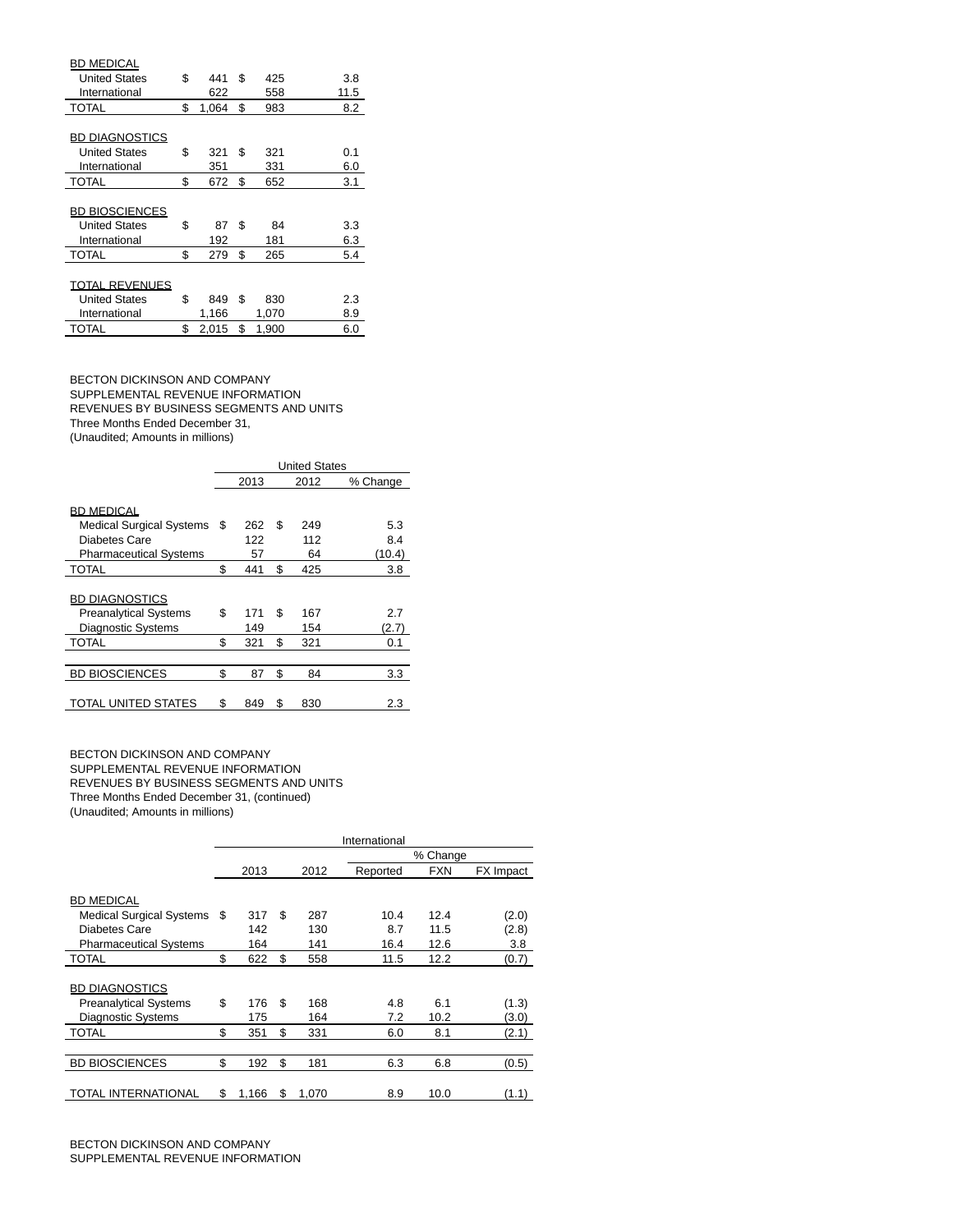### REVENUES BY BUSINESS SEGMENTS AND UNITS

Three Months Ended December 31, (continued)

(Unaudited; Amounts in millions)

|                                 | Total    |       |    |       |          |            |           |  |  |  |
|---------------------------------|----------|-------|----|-------|----------|------------|-----------|--|--|--|
|                                 | % Change |       |    |       |          |            |           |  |  |  |
|                                 |          | 2013  |    | 2012  | Reported | <b>FXN</b> | FX Impact |  |  |  |
|                                 |          |       |    |       |          |            |           |  |  |  |
| <b>BD MEDICAL</b>               |          |       |    |       |          |            |           |  |  |  |
| <b>Medical Surgical Systems</b> | S        | 579   | \$ | 536   | 8.0      | 9.1        | (1.1)     |  |  |  |
| Diabetes Care                   |          | 264   |    | 243   | 8.6      | 10.1       | (1.5)     |  |  |  |
| <b>Pharmaceutical Systems</b>   |          | 221   |    | 205   | 8.0      | 5.5        | 2.5       |  |  |  |
| TOTAL                           | \$       | 1,064 | \$ | 983   | 8.2      | 8.6        | (0.4)     |  |  |  |
|                                 |          |       |    |       |          |            |           |  |  |  |
| <b>BD DIAGNOSTICS</b>           |          |       |    |       |          |            |           |  |  |  |
| <b>Preanalytical Systems</b>    | \$       | 347   | \$ | 335   | 3.7      | 4.4        | (0.7)     |  |  |  |
| <b>Diagnostic Systems</b>       |          | 325   |    | 317   | 2.4      | 3.9        | (1.5)     |  |  |  |
| TOTAL                           | \$       | 672   | \$ | 652   | 3.1      | 4.2        | (1.1)     |  |  |  |
|                                 |          |       |    |       |          |            |           |  |  |  |
| <b>BD BIOSCIENCES</b>           | \$       | 279   | \$ | 265   | 5.4      | 5.7        | (0.3)     |  |  |  |
|                                 |          |       |    |       |          |            |           |  |  |  |
| <b>TOTAL REVENUES</b>           | \$       | 2,015 | \$ | 1,900 | 6.0      | 6.7        | (0.7)     |  |  |  |

### BECTON DICKINSON AND COMPANY SUPPLEMENTAL REVENUE INFORMATION SAFETY REVENUES

(Unaudited; Amounts in millions)

|                              | Three Months Ended December 31. |      |    |      |          |            |                  |  |  |  |  |  |
|------------------------------|---------------------------------|------|----|------|----------|------------|------------------|--|--|--|--|--|
|                              | % Change                        |      |    |      |          |            |                  |  |  |  |  |  |
|                              |                                 | 2013 |    | 2012 | Reported | <b>FXN</b> | <b>FX Impact</b> |  |  |  |  |  |
|                              |                                 |      |    |      |          |            |                  |  |  |  |  |  |
| <b>TOTAL SAFETY REVENUES</b> |                                 |      |    |      |          |            |                  |  |  |  |  |  |
| <b>United States</b>         | \$                              | 315  | \$ | 291  | 8.1      | 8.1        |                  |  |  |  |  |  |
| International                |                                 | 242  |    | 220  | 10.1     | 12.0       | (1.9)            |  |  |  |  |  |
| <b>TOTAL</b>                 | \$                              | 557  | \$ | 511  | 9.0      | 9.8        | (0.8)            |  |  |  |  |  |
|                              |                                 |      |    |      |          |            |                  |  |  |  |  |  |
| <b>BY SEGMENT</b>            |                                 |      |    |      |          |            |                  |  |  |  |  |  |
| <b>BD</b> Medical            | \$                              | 285  | \$ | 252  | 13.0     | 14.0       | (1.0)            |  |  |  |  |  |
| <b>BD Diagnostics</b>        |                                 | 272  |    | 259  | 5.0      | 5.7        | (0.7)            |  |  |  |  |  |
| TOTAL                        | \$                              | 557  | \$ | 511  | 9.0      | 9.8        | (0.8)            |  |  |  |  |  |

# BECTON DICKINSON AND COMPANY

SUPPLEMENTAL INFORMATION

FY2014 Quarter-to-Date Reconciliation of Non-GAAP Financial Measures (Unaudited)

|                                                                                                                                                                          | Three Months Ended December 31, |                          |    |           |  |                 |  |                                    |                                          |             |                                                  |
|--------------------------------------------------------------------------------------------------------------------------------------------------------------------------|---------------------------------|--------------------------|----|-----------|--|-----------------|--|------------------------------------|------------------------------------------|-------------|--------------------------------------------------|
|                                                                                                                                                                          |                                 | 2013                     |    | 2012      |  | Growth          |  | Foreign<br>Currency<br>Translation | Foreign<br>Currency<br>Neutral<br>Change | Growth<br>% | Foreign<br>Currency<br>Neutral<br>Growth<br>$\%$ |
| Reported Diluted Earnings per Share from Continuing Operations \$1.37 \$1.35 \$                                                                                          |                                 |                          |    |           |  | $0.02 \quad$ \$ |  | $(0.09)$ \$                        | 0.11                                     | 1.5%        | 8.1%                                             |
| Medical device excise tax which went into effect in January 2013<br>under the U.S. Patient Protection and Affordable Care Act<br>(\$14 million or \$9 million after-tax) |                                 | 0.05                     |    | 0.00      |  |                 |  |                                    |                                          |             |                                                  |
| Adjusted Diluted Earnings per Share from Continuing Operations<br>without Medical Device Excise Tax                                                                      | \$                              | 1.42                     | \$ | $1.35$ \$ |  | $0.07$ \$       |  | $(0.09)$ \$                        | 0.16                                     | 5.2%        | 11.9%                                            |
| BECTON DICKINSON AND COMPANY<br>SUPPLEMENTAL INFORMATION<br><b>FY2014 Outlook Reconciliation</b>                                                                         |                                 |                          |    |           |  |                 |  |                                    |                                          |             |                                                  |
|                                                                                                                                                                          |                                 | Reported<br><b>Basis</b> |    |           |  | FX Impact       |  | <b>FXN Basis</b>                   |                                          |             |                                                  |
| Revenues - Full Year 2014 estimated growth                                                                                                                               |                                 | $4.5\% - 5.0\%$          |    |           |  | 0.0%            |  | $4.5\% - 5.0\%$                    |                                          |             |                                                  |